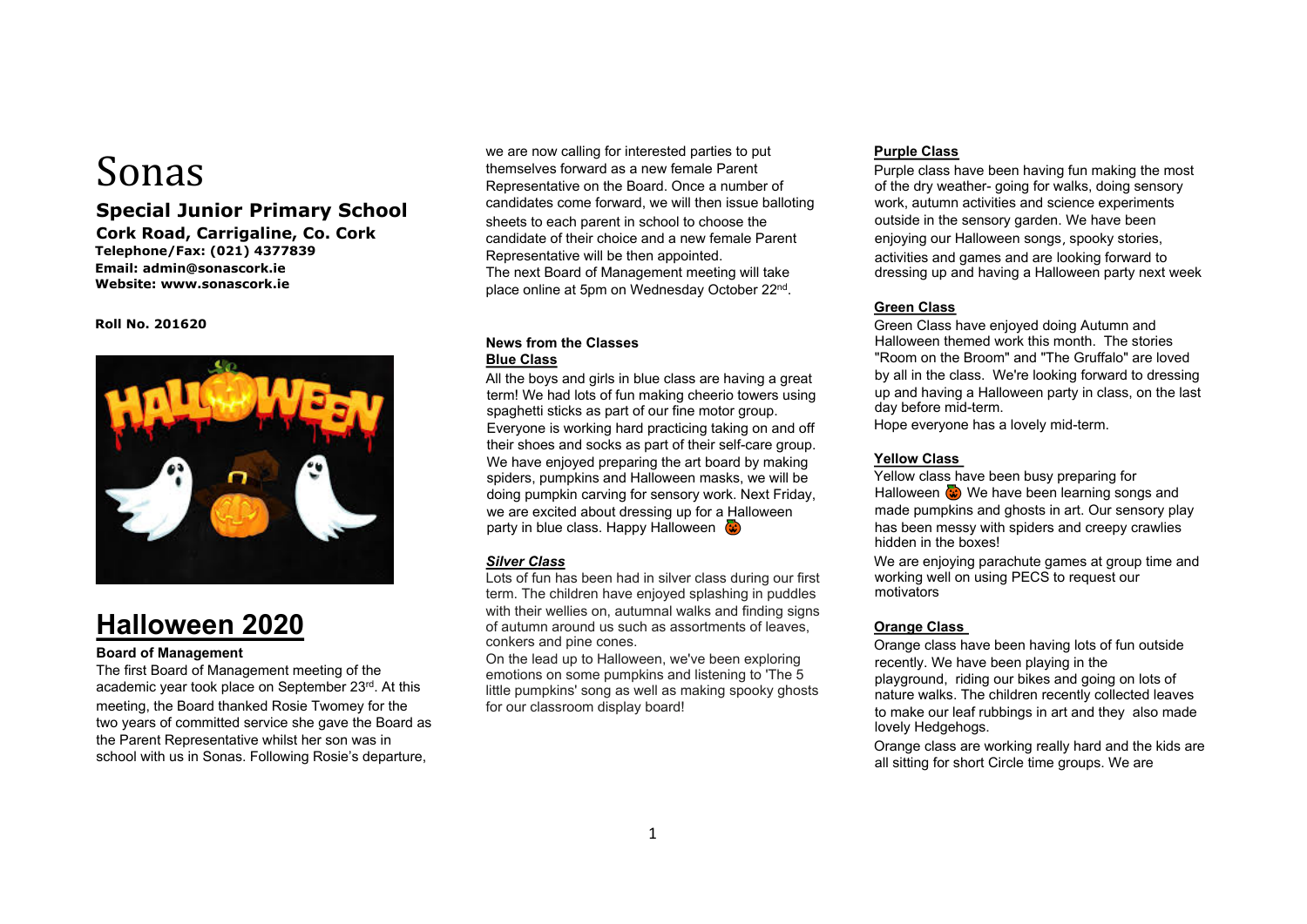listening to some Halloween songs , playing some games and practicing our waiting and turn taking skills.

We are all looking forward to Halloween and dressing up for our class Halloween party.

#### **Pink Class**

Pink class have really enjoyed getting ready for Halloween. We painted pumpkins using our fingers and witches from our footprints. We have enjoyed exploring different sensory activities and going for walks. We got a new trampoline in pink class and everyone is loving jumping on it. Everybody is working very hard on their fine motor

# **IEPs**

IEP meetings for all 42 pupils have taken place in advance of the school closing for the Halloween midterm break next week on Friday October 23rd.. The first block of IEP Goals for  $2<sup>nd</sup>$  and  $3<sup>rd</sup>$  year children commenced on September 28<sup>th</sup>. The second block of IEP goals for these children and the first block of goals for children in their first year in the school will commence on November 2<sup>nd</sup>. Parents of 2<sup>nd</sup> year and 3<sup>rd</sup> year children received a digital copy of their child's IEP Front Sheets, Goals and the first set of 6 week objectives and this will be sent home digitally to all new parents by Friday October 23rd.

# **Parent Teacher Meetings**

Class teachers will be in touch after the midterm break to organize Parent Teacher Meetings for the week beginning the 25<sup>th</sup> of November. This will be a very timely opportunity to discuss with your child's

teacher his/her progress at a very timely point in the academic year.

#### **Halloween Art**

We will safely put aside your child's Halloween Art for 72 hours before sending it home to you next week to enjoy - the children have been very busy making lots of gorgeous creations!

# **Flu Vaccine for Children aged 2-12**

Earlier this week, the school emailed home to parents the details sent to us re the Flu Vaccine for 2-12 year old children.

This year all children in this age bracket will be offered the flu vaccine free of charge. The flu season usually starts at the beginning of October and lasts until the end of April.

The flu vaccine for children is called Fluenz Tetra. Itt is available from either your GP or pharmacist. They will give the vaccine as a spray up your child's nose – a nasal vaccine. There is no need for an injection. Full details re the Flu Vaccine are outlined in the HSE leaflet that was emailed home.

# **Progressing Dervices for Children and Young People**

We also emailed home earlier this week details issued to us from the Brothers of Charity with regard to Progressing Services for Children and Young People. The central focus of this programme is to provide a clear pathway to services regardless of where a child lives, goes to school, or the nature of their disability or delay. At present there are some very good services for children with disabilities and their families but also some large gaps. There may be a service for children

with a physical disability in a locality, but none for children with an intellectual disability. Some children and their families have little or no access to services. The 'Progressing Services for Children and Young People' Programme aims to achieve a national unified approach to delivering children's disability health services.

Full details of the Programme are detailed in the email sent home.

# **€100 contribution**

Sincere thanks to all parents who have sent in the annual contribution of €100 to the school towards the cost of making customized resources, visuals, photocopying, laminating etc. We do not have a book list and all learning materials for our children are customized individually- this contribution goes towards defraying this cost.

Thank you also to all who have sent in the termly contribution of €40 that goes towards funding sensory play in the classrooms.

#### **School Places for when your child leaves Sonas**

Year on year, the supply of school places for children leaving Sonas seems to be in increasingly greater demand.

We would encourage any parents who have not yet started putting their child's name on school lists to contact those schools that they are interested in for their child. New legislation introduced earlier this year has meant that the Admissions Process for schools has changed – some schools are now only accepting applications for this particular year and other schools may have closed waiting lists for a period so it is worthwhile directly contacting schools you are interested in for your child and see what the case is for these schools.